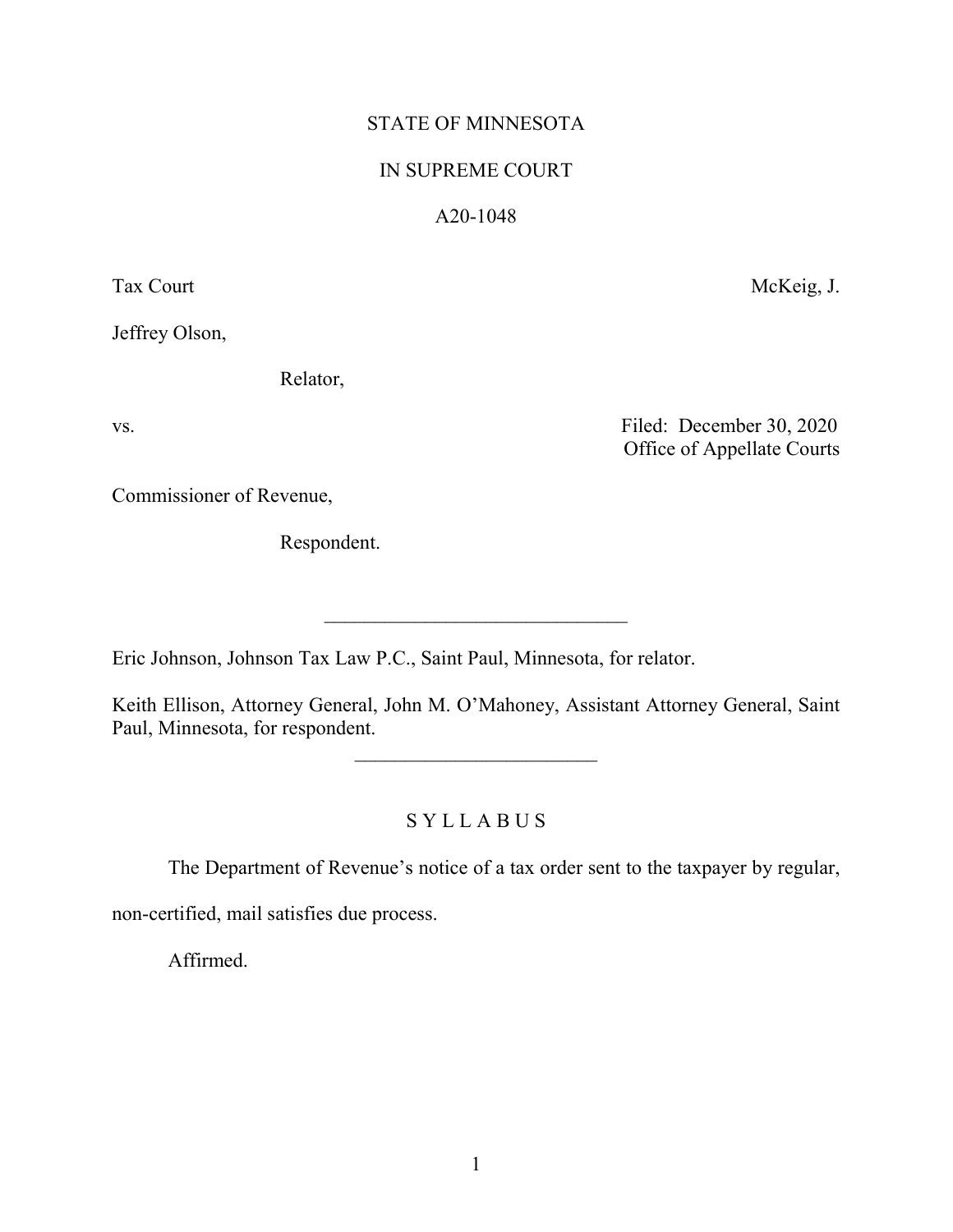#### O P I N I O N

## MCKEIG, Justice.

This case considers whether notice of a tax order sent by regular mail satisfies due process under the United States and Minnesota Constitutions. The Department of Revenue sent relator Jeffrey Olson a tax order assessing sales and use taxes covering a 3-year period. This tax order was sent by regular (i.e. non-certified) mail. Olson maintains that he either did not receive this order or he overlooked it and only learned about the order once the Commissioner of Revenue levied his bank account. Olson appealed the tax order to the tax court, where he asserted that regular mail provided insufficient notice and therefore violated procedural due process. The Commissioner moved to dismiss, arguing that regular mail satisfies due process under our precedent in *Turner v. Commissioner of Revenue*, 840 N.W.2d 205, 209–10 (Minn. 2013). The tax court agreed with the Commissioner and dismissed the appeal. Because we conclude that sending a tax order by regular mail provides constitutionally sufficient notice, we affirm.

## **FACTS**

Relator Jeffrey Olson runs a farming operation and heavy construction business as a sole proprietorship. The Commissioner first sent Olson a letter on April 27, 2017, to his home address, which is also his business address, informing him that he had been selected for a sales and use tax audit. There was no response to this letter. The Commissioner then sent Olson a letter on May 19, 2017, to the same address, informing him that the Department's staff had tried multiple times to reach him by phone to schedule an appointment so that he could participate in the audit. The audit conference was scheduled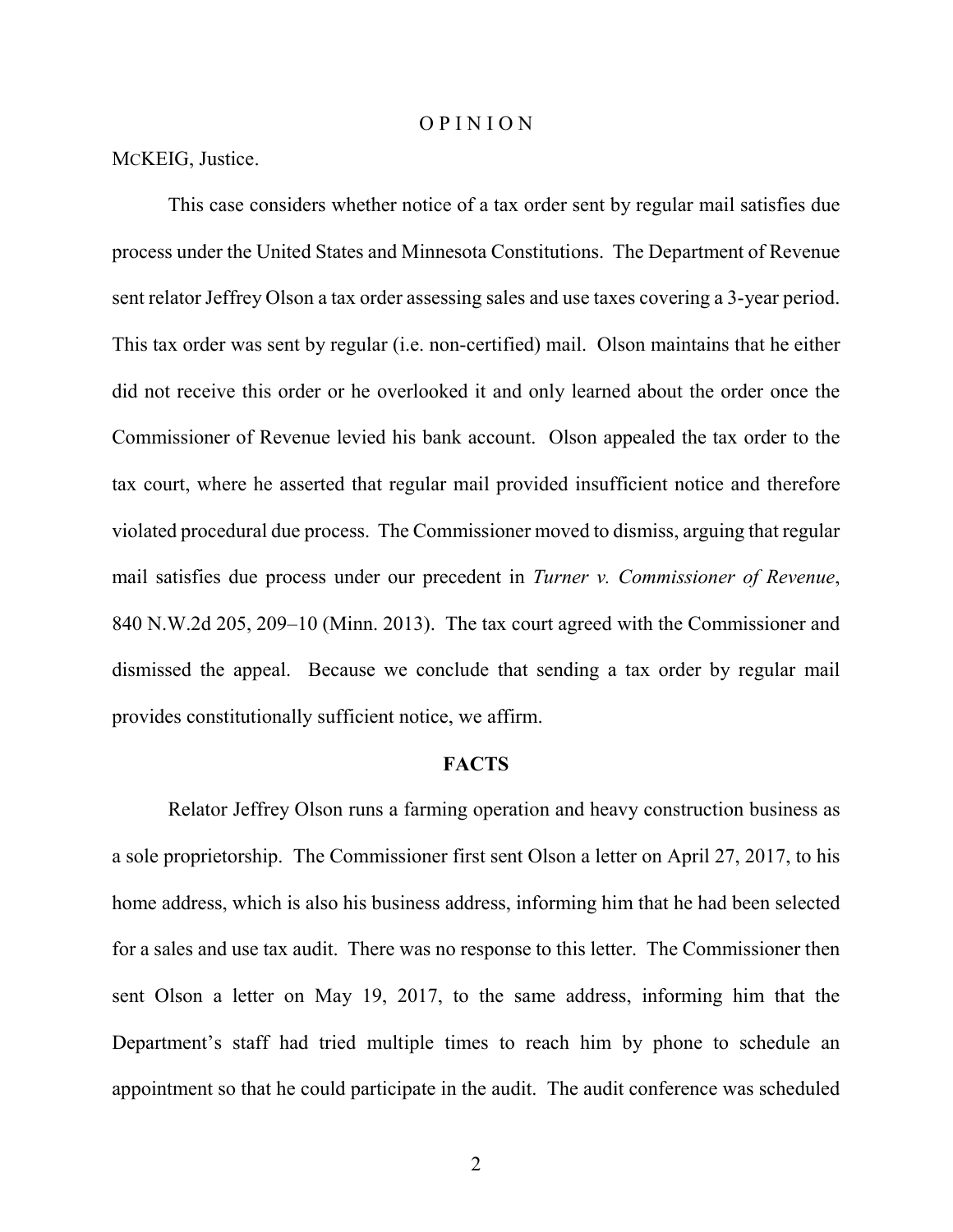to take place in Olson's city of residence, Thief River Falls, on June 19, 2017. The Commissioner wrote to Olson again on June 30, 2017, to inform him that he had failed to appear for the conference, which was therefore rescheduled to July 17, 2017 at the same location. Olson also failed to appear at this conference.

The Commissioner then sent a preliminary audit report to Olson on July 28, 2017, showing that Olson owed \$120,541.01 in unpaid sales and use taxes relating to his business. Olson again failed to respond.

The Department sent Olson a tax order by regular mail—as authorized by the Legislature, *see* Minn. Stat. § 270C.33, subd. 8 (2020)—assessing the sales and use taxes and over \$30,000 in penalties and interest. Collectively, the Department asserted that Olson owed \$154,779.09. The tax order had a notice date of September 6, 2017, and indicated that payment was due on November 6, 2017. Alternatively, Olson had 60 days to pursue an internal appeal of the order. The tax order was addressed and sent—as with all other correspondence from the Department—to Olson's home address, which is the same as his business address.

Olson asserts he first became aware of the tax liability in January 2018, when his bank account was levied on by the Commissioner. After an unsuccessful courtesy review within the Department, Olson appealed to the tax court from the September 6 tax order. In his amended notice of appeal, Olson alleged that there was no regular audit, that he did not actually receive any mailings from the Commissioner, and he disputed all amounts assessed by the Commissioner. He told the tax court that he "receive[s] a substantial amount of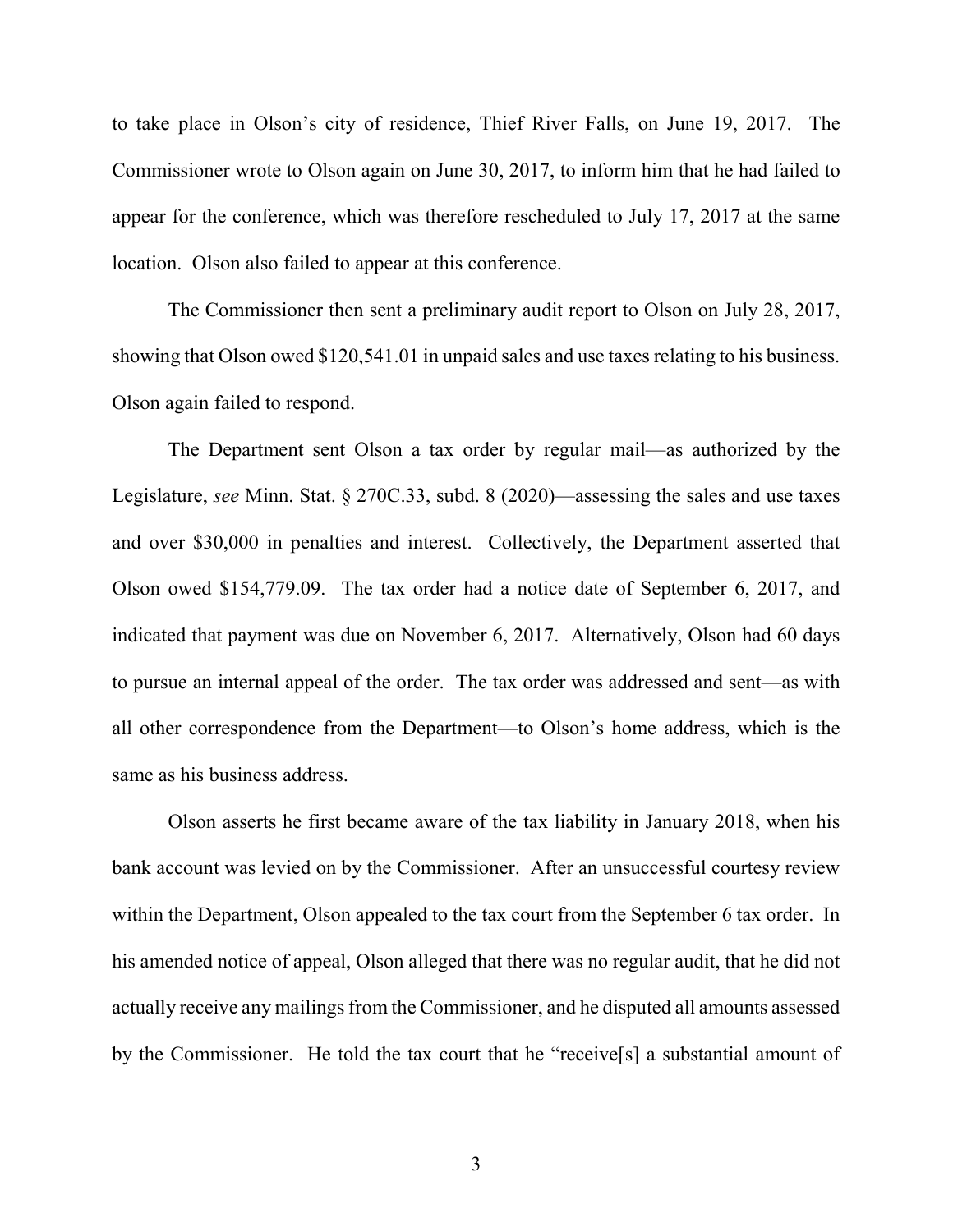'junk mail' at [his] house" that "tends to 'pile up' on the kitchen table." Olson had "no record or knowledge" that he received the Commissioner's tax order.

The Commissioner filed a motion to dismiss for lack of subject matter jurisdiction, asserting that Olson's appeal was untimely. *See* Minn. Stat. § 271.06, subd. 2 (2020) (requiring that an appeal of a tax order must be filed within 60 days of the notice date of the order). Based on the September 6 notice date, Olson's appeal was due November 5, 2017, but he did not file it until over two years later, on December 23, 2019. The Commissioner also maintained that Olson's claim—that he did not receive the tax order was irrelevant, because the Commissioner properly sent all correspondence by regular mail to his last known address. In response to the motion to dismiss, Olson argued that the tax order was not mailed on the date claimed and that regular mailing alone was insufficient notice to satisfy due process.

The tax court allowed Olson to file an amended notice of appeal so that he could raise his constitutional claims. In addition to asserting the constitutional claim, Olson further declared that he "would not have been able to pay off the taxes at issue in this case in full, without substantial personal and business hardship."

The tax court granted the Commissioner's motion to dismiss, concluding that Olson's appeal was untimely. *Olson v. Comm'r of Revenue*, No. 9376-R, 2020 WL 3455828, at \*6 (Minn. T.C. June 15, 2020). Olson then appealed to us by writ of certiorari. *See* Minn. Stat. § 271.10 (2020).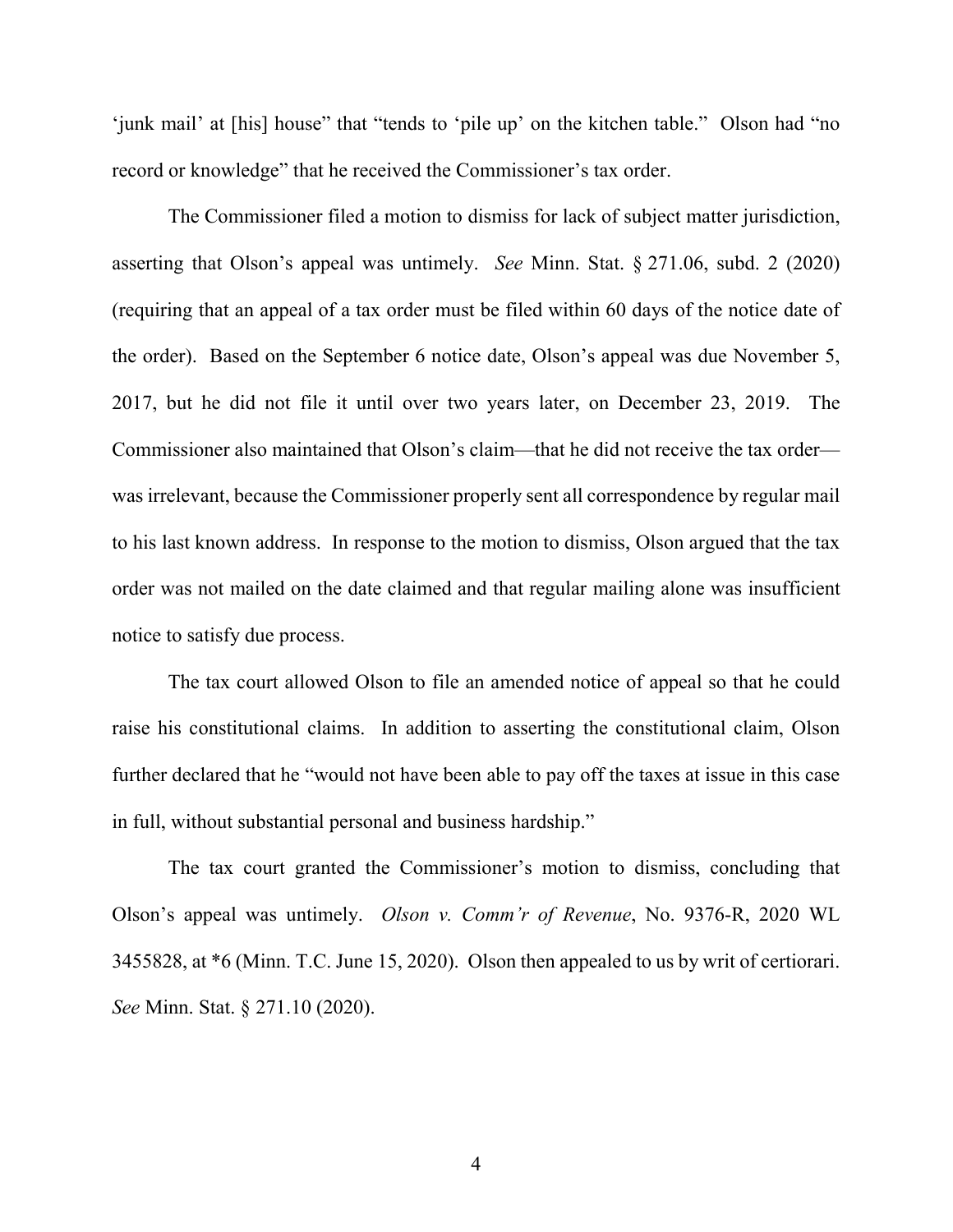### **ANALYSIS**

The Legislature authorized the Commissioner to notify taxpayers of a tax assessment by mail, "postage prepaid." Minn. Stat. § 270C.33, subd. 8. Olson asserts that regular, non-certified, mail service provides insufficient notice of a tax liability and therefore violates due process. The Commissioner responds that regular mail, which is authorized by statute, provides sufficient notice to satisfy due process.<sup>[1](#page-4-0)</sup>

We review "orders of the tax court to determine whether the tax court lacked jurisdiction, whether its decision was not justified by the evidence or did not conform to the law, and whether the tax court otherwise committed an error of law." *Turner*, 840 N.W.2d at 207; *see* Minn. Stat. § 271.10, subd. 1 (2020). We review the tax court's factual findings for clear error and its conclusions of law, including constitutional determinations, de novo. *Id.* at 207–08.

The Due Process Clauses of the United States and Minnesota Constitutions provide that the government cannot deprive a person of "life, liberty, or property without due process of law." *Boutin v. LaFleur*, 591 N.W.2d 711, 716 (Minn. 1999) (quoting U.S. Const. amends. V, XIV; Minn. Const. art. I, § 7). But "[d]ue process does not require that a property owner receive *actual* notice before the government may take [their] property." *Jones v. Flowers*, 547 U.S. 220, 226 (2006) (emphasis added). Instead, notice is constitutionally sufficient if it is "reasonably calculated, under all the circumstances, to

<span id="page-4-0"></span><sup>&</sup>lt;sup>1</sup> Olson effectively asks us to hold that section 270C.33, subdivision 8, which permits the use of regular mail for a tax order, is unconstitutional. "We presume that statutes are constitutional and hold the party asserting otherwise to a high burden to overcome that presumption." *Fielding v. Comm'r of Revenue*, 916 N.W.2d 323, 328 (Minn. 2018).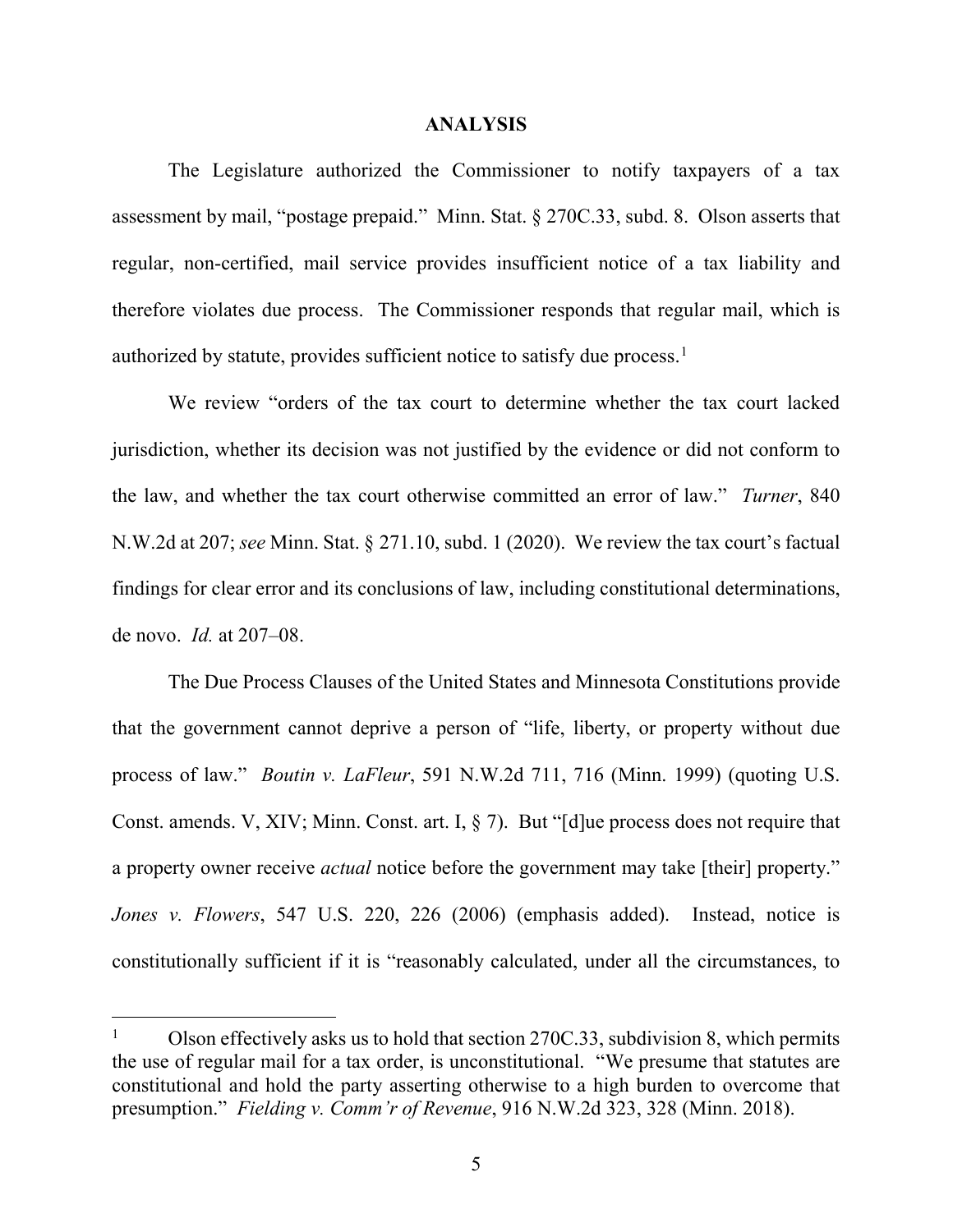apprise interested parties of the pendency of the action and afford them an opportunity to present their objections." *Mullane v. Cent. Hanover Bank & Tr. Co.*, 339 U.S. 306, 314 (1950). For example, "regular mailing alone would normally satisfy the requirements of due process." *Turner*, 840 N.W.2d at 210. If the State, however, has actual knowledge that its initial notice to the taxpayer has failed to reach the taxpayer, due process requires that the State take additional reasonable steps to attempt to provide notice if it is practicable to do so. *Jones*, 547 U.S. at 227–31; *see also Robinson v. Hanrahan*, 409 U.S. 38, 38–40 (1972) (holding that when state had actual knowledge that vehicle owner was in jail, it could not initiate vehicle forfeiture proceedings by mailing notice to his home address).

Olson contends that regular mail notice is insufficient because a better alternative exists (certified mail) and the amount at issue (over \$150,000) warrants more sophisticated notice procedures. Olson admits he may have "overlooked" the tax order, but maintains that his inability to dispute the underlying tax assessment—because he did not contest the tax order in 60 days—requires more effective notice of the tax order. Olson argues that the glut of junk mail in modern times means that "most people no longer monitor the mail for important notices the way they once did." He points us to several cases holding certified mail to be constitutionally sufficient. *See, e.g.*, *Dusenbery v. United States,* 534 U.S. 161 (2002). Olson also suggests that federal tax law, which generally requires certified mail, is evidence that Minnesota's procedures are deficient. He further maintains that our language commenting on the sufficiency of regular mail in *Turner* was dicta.

The Commissioner responds first by noting that Olson received numerous letters and phone calls regarding his audit, none of which he responded to, and then cites *Mullane*,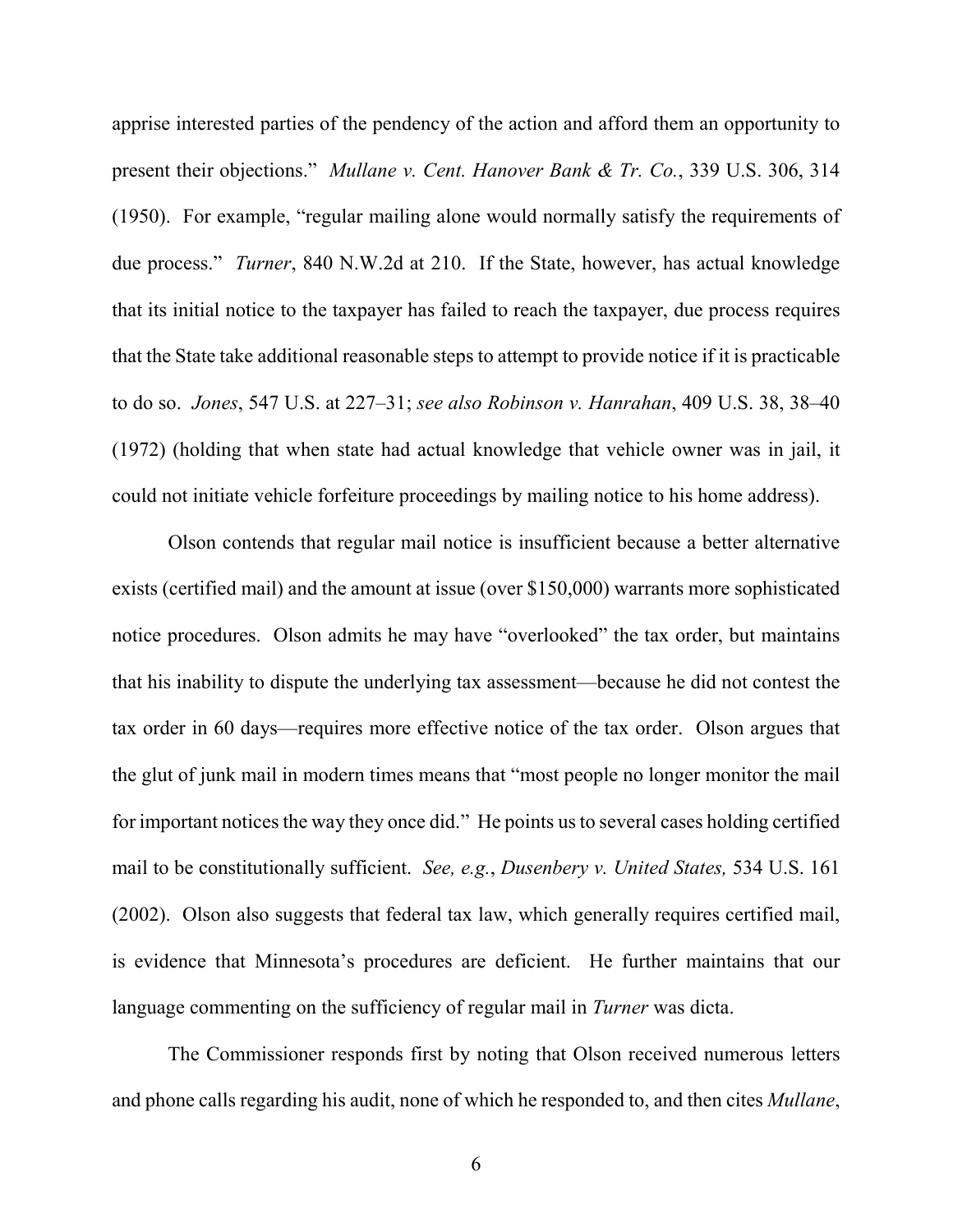339 U.S. at 319, in which the United States Supreme Court held regular mail to be sufficient notice. The Commissioner responds to Olson's alleged inability to dispute the tax assessment by noting that he had over 3 years from the date of the assessment to file a refund claim. See Minn. Stat. § [2](#page-6-0)89A.40 (2020).<sup>2</sup> The Commissioner also points out that the cases cited by Olson found that certified mail was *sufficient* notice, but not that it was *necessary* notice. Ultimately, the Commissioner asserts, it was Olson's responsibility to monitor his mail.

As an initial matter, Olson is correct that *Turner* does not necessarily control this case. In *Turner*, notice of a tax assessment was sent by both email and regular mail to Turner, who was living abroad at the time. 840 N.W.2d at 210. We stated that both forms were "entirely reasonable in context." *Id.* The context was that Turner was in regular contact with the Department by email while living abroad, and that his wife was living at their home in Minnesota at the time. We also noted that regular mail would "normally" satisfy due process, which left open the possibility of scenarios when some other form of notice may be required. *Id.* Accordingly, because our statement on regular mail did not foreclose all possible factual circumstances, *Turner* does not preclude Olson's constitutional challenge.

On the facts before us, however, the Commissioner is nevertheless correct that notice by regular mail was constitutionally sufficient here. Setting aside Olson's concession that he may have received the September 6 notice and overlooked it, his

<span id="page-6-0"></span><sup>&</sup>lt;sup>2</sup> This provision would require Olson to pay the full assessment, then file a "claim for a refund of an overpayment." Minn. Stat. § 289A.40, subd. 1.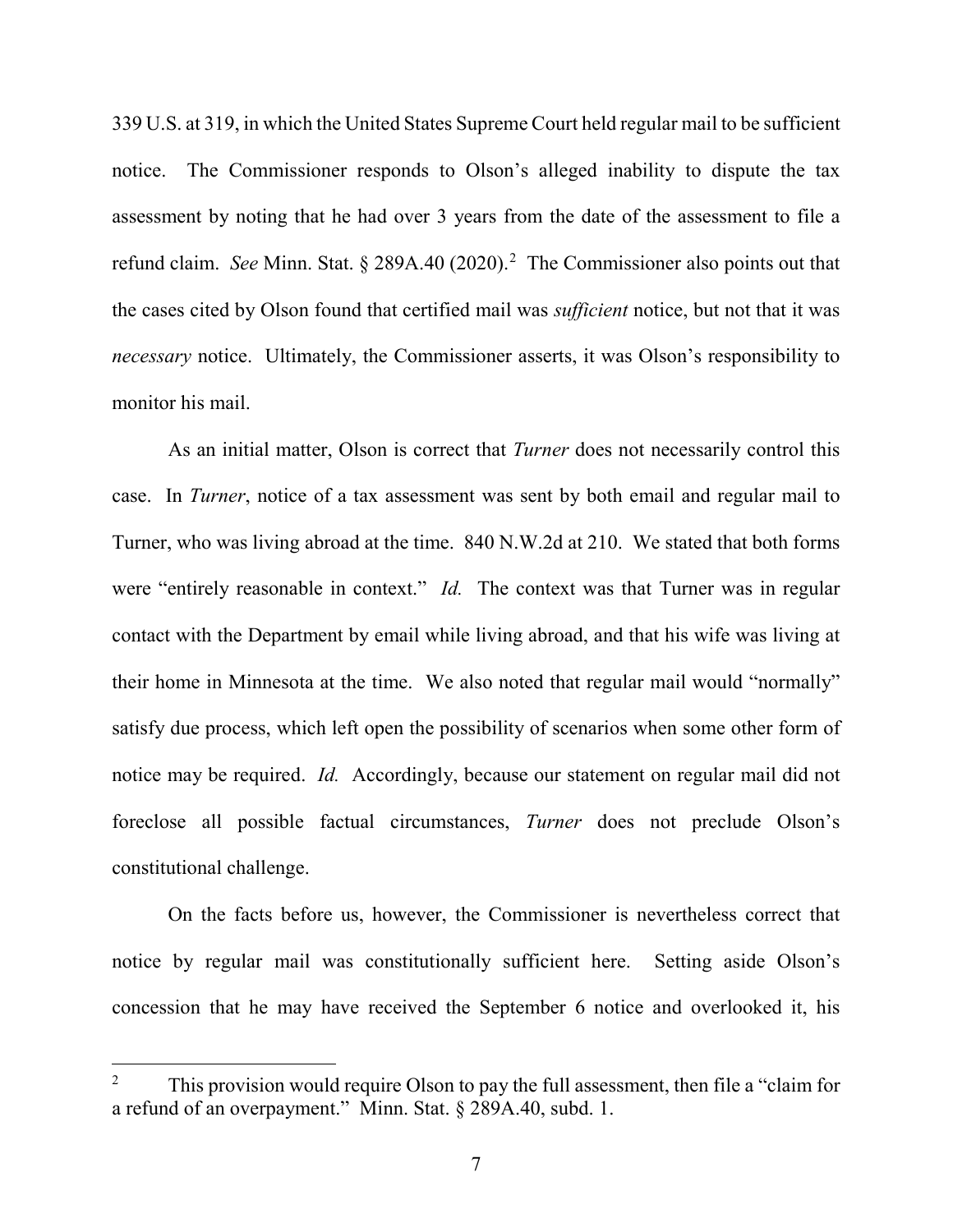arguments appear focused on why certified mail is a better policy choice, not why regular mail is a constitutionally deficient choice. We also agree with the Commissioner that the cases cited by Olson holding that certified mail was sufficient do not mean that certified mail was required. In fact, the United States Supreme Court has observed that certified mail may be *less likely* to provide notice than regular mail because certified mail "cannot be left like regular mail to be examined at the end of the day, and it can only be retrieved from the post office for a specified period of time." *Jones*, 547 U.S. at 235.

Olson does not assert, nor is there any evidence to suggest, that the Commissioner knew Olson had not received notice of his tax liability. None of the letters sent by the Commissioner to Olson were returned as undeliverable, and he lived at the address to which each letter was sent. And aside from general statements in his brief about complications arising from pervasive junk mail, Olson provides no evidence that regular mail is not "reasonably calculated" to reach the address and person to which it is sent. *See Mullane*, 339 U.S. at 318. Nor does Olson cite any persuasive authority that holds that regular mail is insufficient notice.

To the contrary, persuasive authority has held that regular mail provides sufficient notice to, for example, property owners. *See, e.g.*, *Roslyn Jane Holdings, LLC v. Jefferson*, 42 N.Y.S.3d 61, 63 (N.Y. App. Div. 2016) ("Since the first class mailing addressed to the petitioner was not returned, there was no reason for L & L to believe that notice had not been received."); *cf. Phillips Petroleum Co. v. Shutts*, 472 U.S. 797, 812 (1985) (holding that regular mail notice to opt out of class action satisfied due process).